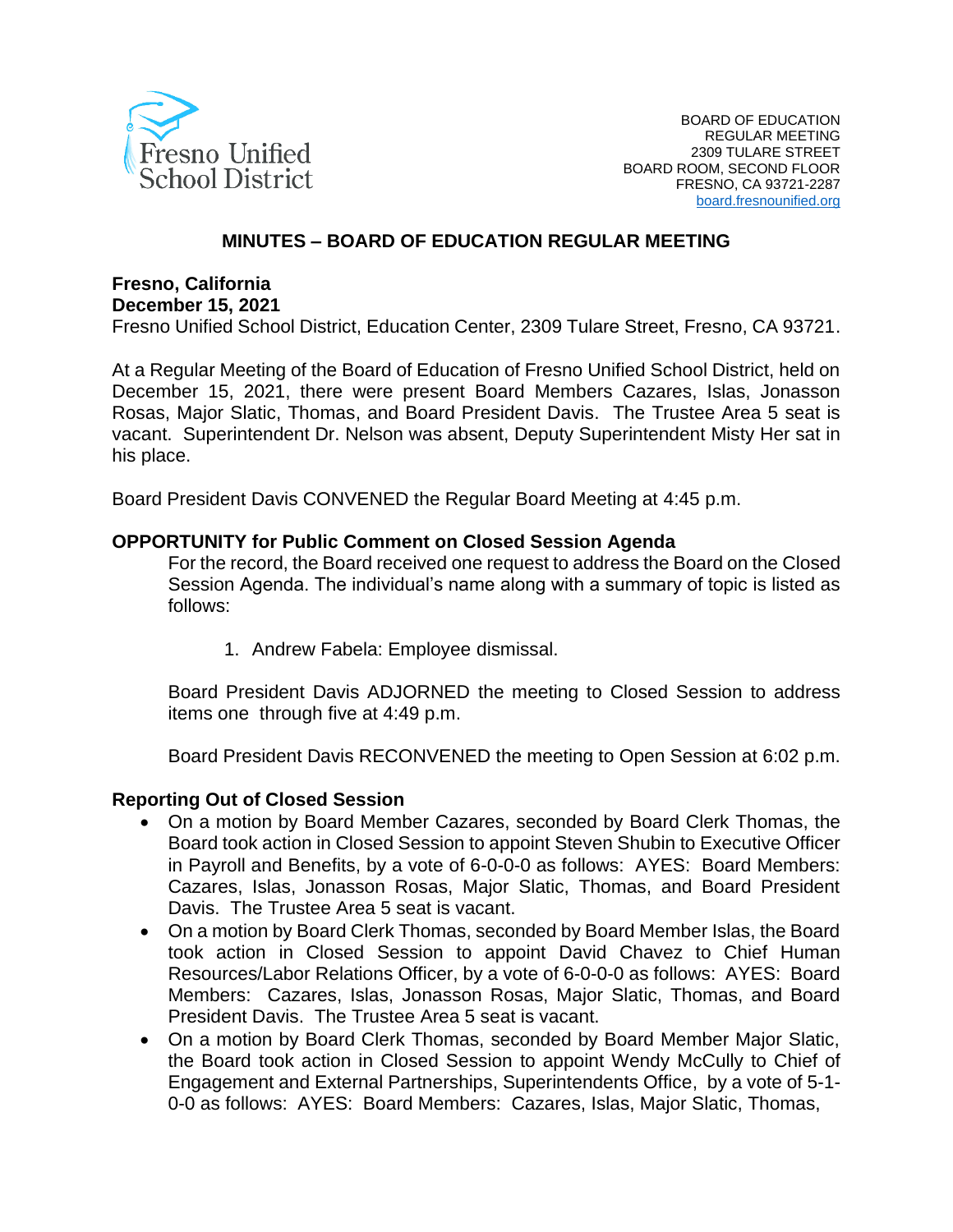#### **Reporting Out of Closed Session - continued**

and Board President Davis. NOES: Member Jonasson Rosas. The Trustee Area 5 seat is vacant.

- On a motion by Board Clerk Thomas, seconded by Board Member Cazares, the Board took action in Closed Session on new hire, Diana Diaz to Director General of Communications by a vote of 6-0-0-0 as follows: AYES: Board Members: Cazares, Islas, Jonasson Rosas, Major Slatic, Thomas, and Board President Davis. The Trustee Area 5 seat is vacant.
- On a motion by Board Member Cazares, seconded by Board Member Islas, the Board took action in Closed Session to appoint Paul Idsvoog to Chief Operations Officer of Operational Services, by a vote of 6-0-0-0 as follows: AYES: Board Members: Cazares, Islas, Jonasson Rosas, Major Slatic, Thomas, and Board President Davis. The Trustee Area 5 seat is vacant.

## **PLEDGE OF ALLEGIANCE**

Chief Academic Officer Kim Mecum led the flag salute.

## **HEAR Report from Deputy Superintendent**

- Sent love and prayers to Superintendent Nelson and his family. I'm filling in for Superintendent tonight as unfortunately his father passed away very early this morning after some time in the hospital.
- Shared, schedules are shifting slightly in the second semester. Parents, students, and staff – should be able to find up to date bus schedules and bell schedules on their school's website by the end of this weekend. Please check your school's website before you return from winter break on Tuesday, January 11 to prepare for the second semester. You can find links to every school's website at schools.fresnounified.org.
- Reminded staff we are holding the third of four virtual staff town halls tomorrow from 4pm to 5pm. Our presentation was developed based on questions staff have directly submitted, and we will also be answering questions live. We realize not everyone is able to join at 4pm tomorrow, so as always, the Communications Department will send the full recording and presentation to all staff by the end of the week. I will lead the Town Hall in place of Superintendent Nelson and will have executive cabinet members online to answer questions.
- Shared the winter professional learning (PL) summit is coming up on January 6 and 7, 2022. The PL Summit will feature 120 different courses from 11 different departments, all based on teacher feedback. Teachers will be compensated at the supplemental rate for as few as one course and as many as six courses. Sign up through iAchieve by January 3. One of the sessions at the PL Summit will be about how teachers can use ATLAS Connect – which we shared at a press conference last week. ATLAS Connect is designed with teachers in mind, with the long-term intent to eliminate the need to utilize other apps like Remind. Right now, teachers can send messages to their whole classrooms through ATLAS Connect Classroom Announcements and teachers can also message one-on-one with parents through ATLAS Connect Conversations. The greatest part about ATLAS Connect is that messages are automatically translated back and forth between the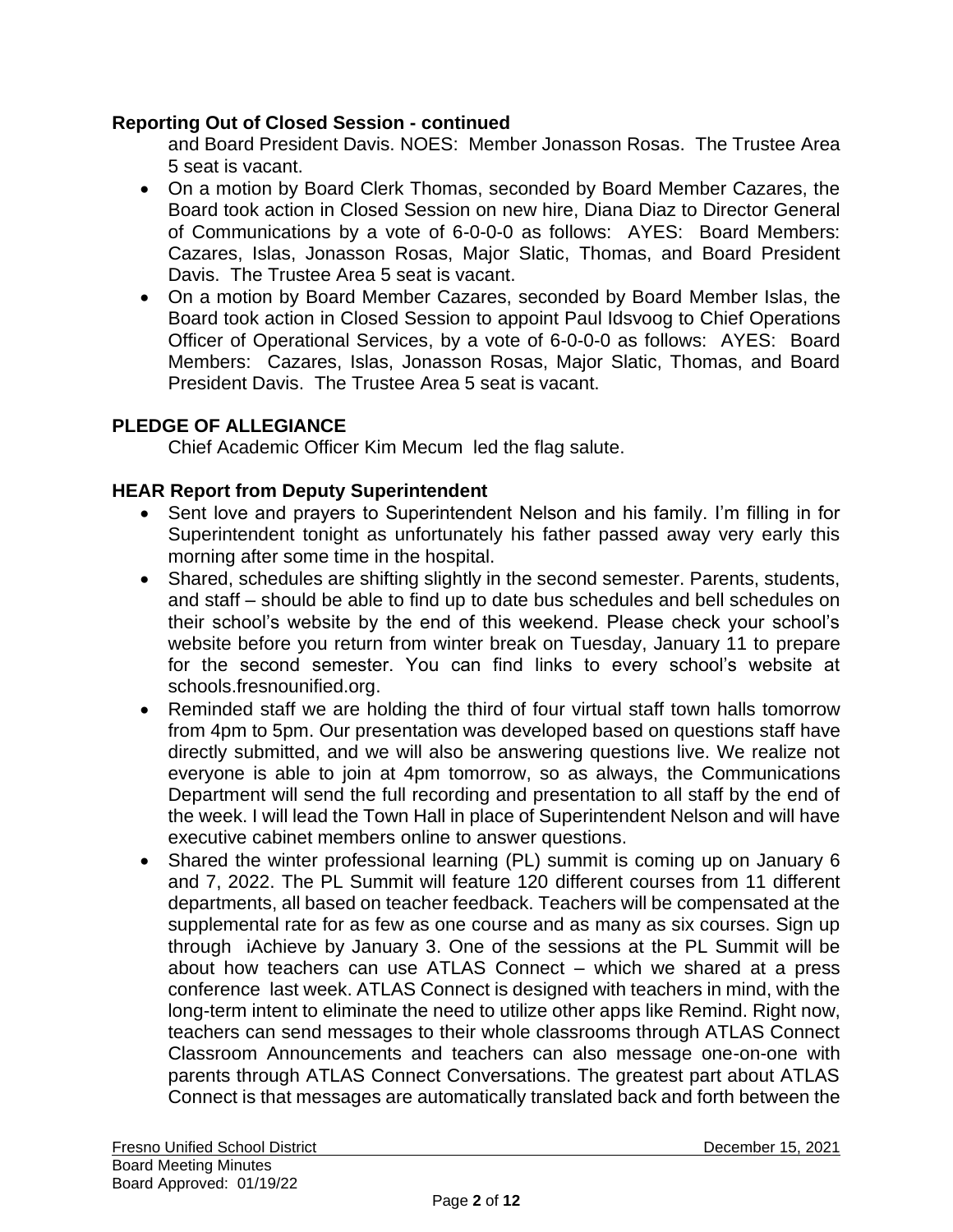#### **HEAR Report from Deputy Superintendent - continued**

parent's preferred language and English. If you haven't used ATLAS Connect yet, make sure you join that Professional Learning Summit session!

- Reminded all staff, our Board of Education approved the First Interim Financial Report which moved the District forward on staff's 4% ongoing pay raise. All staff will receive a check by December 17 that includes two things: 1) First, you'll receive your 4% raise retroactive from July 1 through November, and; 2) Second, you'll see a one-time payment of one-half percent of your 2020/21 base salary. Starting with your regular December check, you'll see your 4% raise included which will be ongoing.
- Shared gratitude to our Student Engagement team and Curriculum and Instruction team – specifically Michele Pacheco and Leslie Loewen – for bringing the Killer High documentary to all of our seventh through tenth graders. Let's take a quick look at this video where District Attorney Lisa Smittcamp and I visited a screening at Sunnyside earlier this week. Thanked the team for making this happen to educate and warn students about the lethal dangers of fentanyl in our community. Parents, teachers, and staff –keep this conversation going with students. Their health and safety mean everything.
- Congratulated Anne Hendrickson, band director at Manchester GATE and Del Mar Elementary Schools, for being named Music Educator of the Year by the California Music Educators Association – Central Section. Anne had a career as a professional musician, performing on several cruise ships as a woodwind musician and worked in New York City for several years performing in jazz bands, Broadway pit orchestras and on national Broadway show tours. Anne will be honored on Friday, February 18 at the California All-State Music Educators Conference in Fresno as one of California's finest music educators.

## **OPPORTUNITY for Public Comment on Consent Agenda Items**

For the record, the Board received zero requests to address the Board on the Consent Agenda.

On a motion by Board Member Islas, seconded by Board Clerk Thomas, the Consent Agenda, with the exception of Agenda Items A-7, A-8, and A-16, which were pulled for further discussion, was approved by a roll call vote of 6-0-0-0, as follows: AYES: Board Members: Cazares, Islas, Jonasson Rosas, Major Slatic, Thomas, and President Davis. The Trustee Area 5 seat is vacant.

**ALL CONSENT AGENDA** items are considered routine by the Board of Education and will be enacted by one motion. There will be no separate discussion of items unless a Board member so requests, in which event, the item(s) will be considered following approval of the Consent Agenda.

# **A. CONSENT AGENDA**

# **A-1, APPROVE Personnel List**

**APPROVED as recommended**, the Personnel List, Appendix A, as submitted.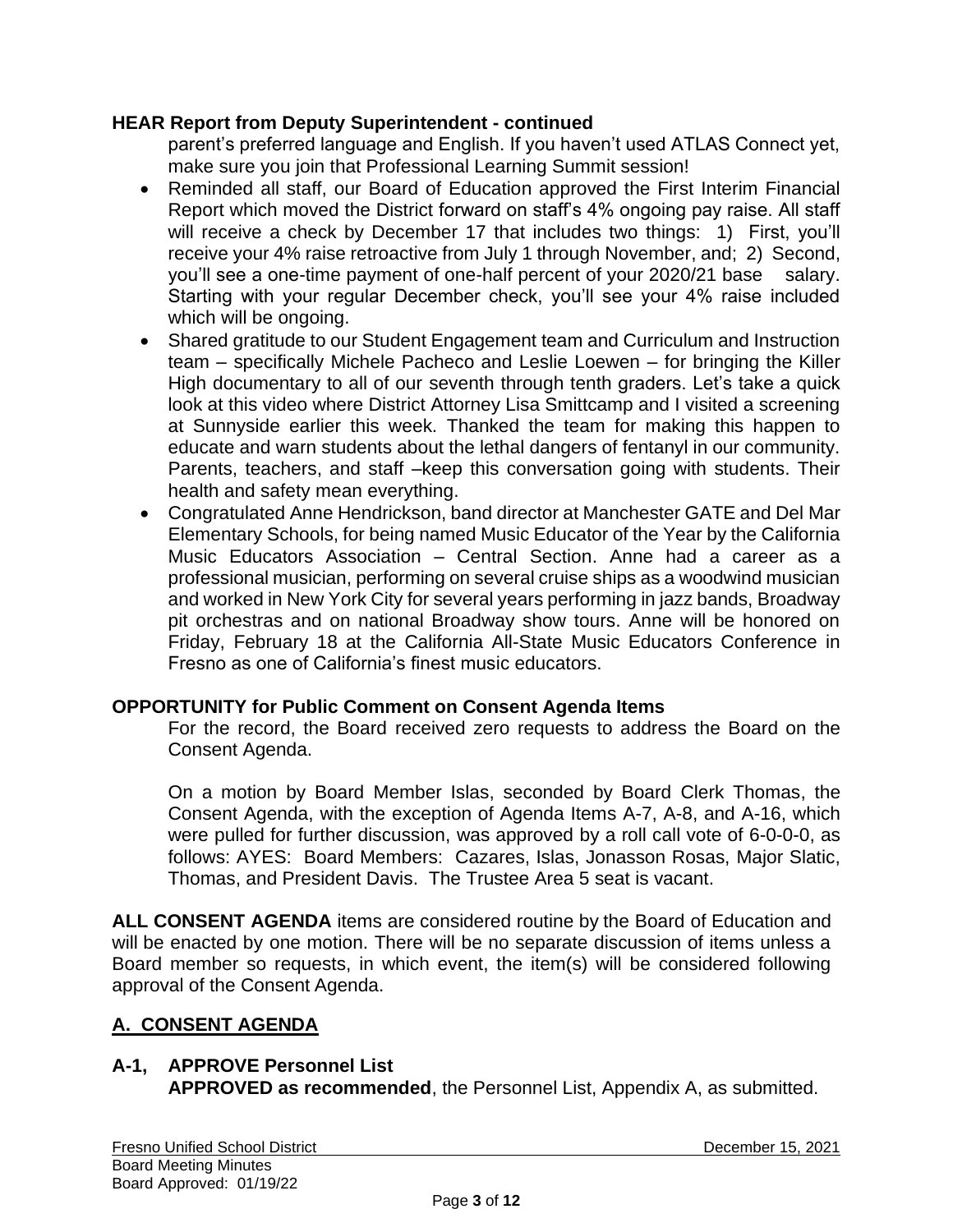- **A-2, ADOPT Findings of Fact and Recommendations of District Administrative Board ADOPTED as recommended**.
- **A-3, APPROVE Position and ADOPT New Job Description for Fresno Teachers APPROVED and ADOPTED as recommended**, position and new job description for FTA-Trades for the position of Lead – Filter Changer, and the Revised FTA – Trades Hourly Salary Schedule in accordance with collaborative discussions.
- **A-4, APPROVE 2021/22 Classified Hourly, Classified Food Services, Classified Operations, Confidential, Fresno Teachers Association (FTA) – Trades, International Association of Machinists and Aerospace Workers (IAMAW) Crafts, Supervisory, Fresno Area Substitute Teachers Association (FASTA), Certificated and Classified Management, Nurses and Speech Language Pathologists, Teachers and Librarians, Teachers on Special Assignment, Designated Teachers, Career Technical Ed/Vocational Ed Teachers, Junior Reserve Officers' Training Corps (JROTC) Instructors, Lori Ann Infant Center, Child Development Center and Pace Teachers, Adult Education, Pre-Kindergarten Teachers, and Classified Y-Rated Salary Schedules APPROVED as recommended.**
- **A-5, APPROVE Revised 2021/22 Classified Hourly, Classified Food Services, Classified Operations, Confidential, Fresno Teachers Association (FTA) – Trades, International Association of Machinists and Aerospace Workers (IAMAW) Crafts, Supervisory, Fresno Area Substitute Teachers Association (FASTA), Certificated and Classified Management, Nurses and Speech Language Pathologists, Teachers and Librarians, Teachers on Special Assignment, Designated Teachers, Career Technical Ed/Vocational Ed Teachers, Junior Reserve Officers' Training Corps (JROTC) Instructors, Lori Ann Infant Center, Child Development Center and Pace Teachers, Adult Education, Pre-Kindergarten Teachers, and Classified Y-Rated Salary Schedules**

**APPROVED as recommended**.

**A-6, APPROVE Revised 2021/22 Classified Hourly, Classified Food Services and Classified Y-Rated Salary Schedules Salary Schedules APPROVED as recommended**.

#### **A-7, APPROVE Four Retiree Contracts**,

**APPROVED as recommended**, four retiree contract agreements for Geraldine King, Susan Kalpakoff, Susan Arnold, and Nancy Miser in the amount of \$30,000.

For the record, Board Members had comments/questions pertaining to Agenda Item A-7. A summary is as follows: Commented many people contacted board members with concerns about this agenda item. Asked if this agenda item should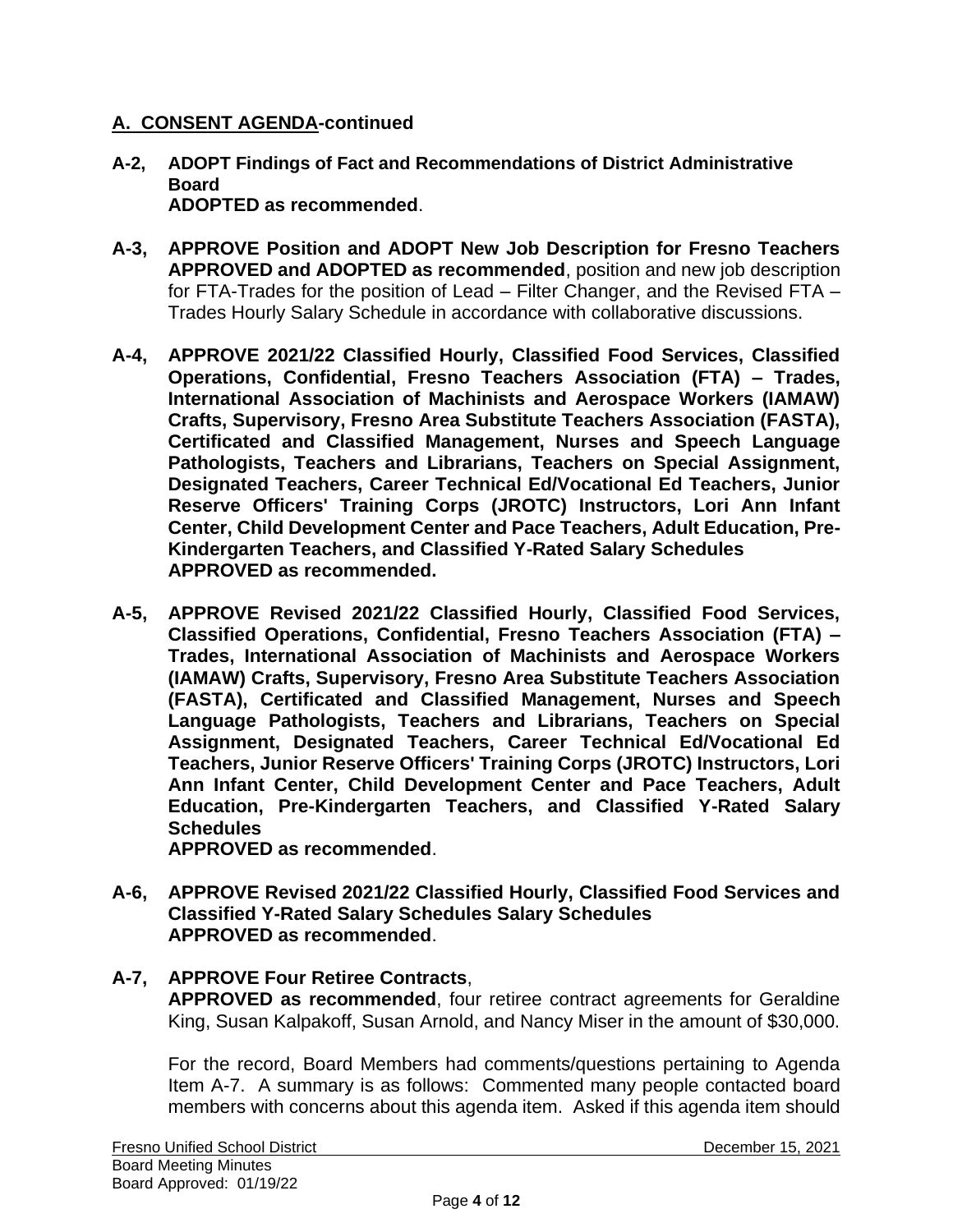be tabled for now until concerns are addressed. Commented on the shared difficulties staff members reported while working with the four people listed on the retiree contract.

For the record, Board Member Jonasson Rosas made a motion to table the item, seconded by Board Member Major Slatic.

For the record, before the vote could take place Dr. Tangee Pinheiro provided clarity and addressed Board member comments.

For the record Board Member Jonasson Rosas withdrew her motion, Board Member Major Slatic withdrew his second.

On a motion by Board Clerk Thomas, seconded by Board Member Cazares, Agenda item A-7 was approved by a vote of 6-0-0-0 as follows: AYES: Board Members: Cazares, Islas, Jonasson Rosas, Major Slatic, Thomas, and Board President Davis. The Trustee Area 5 seat is vacant.

**A-8, APPROVE Agreement with Aetna Life Insurance for PPO Network Services APPROVED as recommended**, agreement with Aetna Life Insurance (Aetna) to provide PPO network, utilization review, and case management services for the self-insured PPO Medical Plans A and B, effective January 01, 2022.

For the record, Board Members had comments/questions pertaining to Agenda item A-8. A summary is as follows: Requested clarity as to the level of impact this agenda item will have on staff. Encouraged staff to frequently review the services provided to ensure service levels being provided are not lower than previously received.

On a motion by Board Member Cazares, seconded by Board Clerk Thomas, Agenda item A-8 was approved by a vote of 6-0-0-0 as follows: AYES: Board Members: Cazares, Islas, Jonasson Rosas, Major Slatic, Thomas, and Board President Davis. The Trustee Area 5 seat is vacant.

**A-9, APPROVE Agreement with Education and Leadership Foundation for Newcomer English Learner Stipend Opportunities APPROVED as recommended**, an agreement with Education and Leadership Foundation and Fresno Unified School District to provide scholarships for Newcomer students enrolled in the High School Newcomer English Learner (EL) Mentor Program.

# **A-10, APPROVE Agreement with Education & Leadership Foundation to Support Winter Camps 2021**

**APPROVED as recommended**, an agreement with Education and Leadership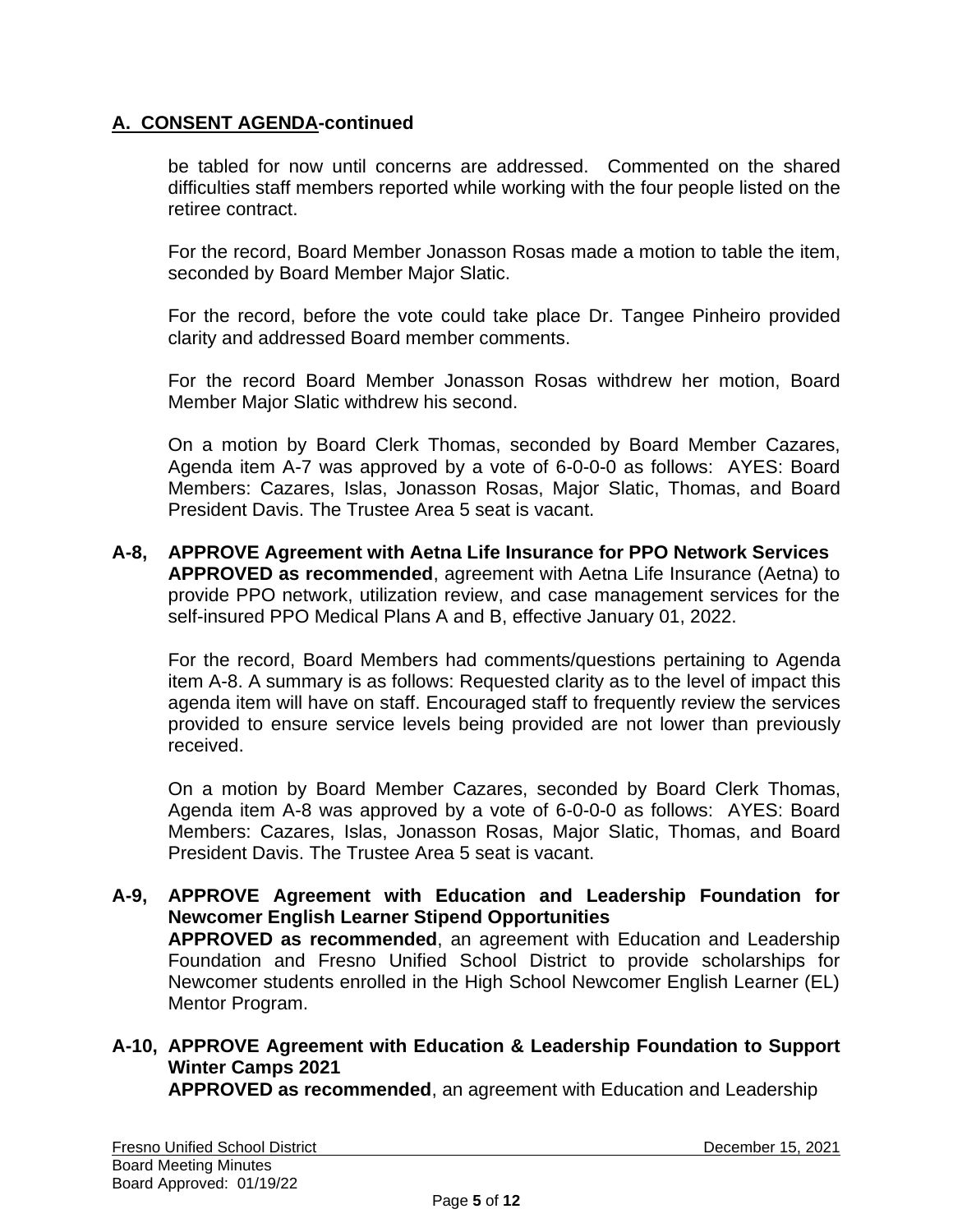Foundation. Education & Leadership Foundation (ELF) has agreed to provide professional development, coaching, and staffing for the Fresno Unified Elementary Winter Camp sites with 100 staff members for eight hours per day.

#### **A-11, APPROVE Two Agreements with Leadership Associates**

**APPROVED as recommended**, two agreements with Leadership Associates to conduct an executive search for the positions of Chief Academic Officer and Chief of Staff.

- **A-12, APPROVE Amendment to the Agreement with Delta Health Systems APPROVED as recommended**, an amendment to the agreement with Delta Health Systems, regarding medical claims administration services provided to the district in support of its self-funded medical plan and eligibility, premium disbursement, and reconciliation services for the Kaiser (HMO) plan.
- **A-13, APPROVE Amendment Five to the Agreement with Elixir Rx Solutions, LLC APPROVED as recommended**, amendment five to the agreement with Elixir Rx Solutions, LLC, previously Envision Pharmaceutical Services, related to Prescription Benefit Management (PBM) services.
- **A-14, APPROVE Amendment Six to the Agreement with London Medical Management**

**APPROVED as recommended**, amendment six to the agreement with London Medical Management to provide out-of-network medical claims cost reduction services.

## **A-15, APPROVE Renewal Agreement with Origami Risk, LLC**

**APPROVED as recommended**, renewal agreement with Origami Risk, LLC for continued use of the Origami Risk Management Information System (RMIS).

## **A-16, APPROVE Amendment Two to the Agreement with Pinnacle Training Systems, LLC**

**APPROVED as recommended**, amendment two to the agreement with Pinnacle Training Systems, LLC, expanding the criteria to determine eligibility for personal training and behavior modification services.

For the record, Board Members had comments/questions pertaining to Agenda item A-16. A summary is as follows: Commended the thought and support in helping to address the anxiety and stress issues of staff during this time. Commended Pinnacle for their service to the community in several areas.

On a motion by Board Member Islas, seconded by Board Member Jonasson Rosas, Agenda item A-16 was approved by a vote of 6-0-0-0 as follows: AYES: Board Members: Cazares, Islas, Jonasson Rosas, Major Slatic, Thomas, and Board President Davis. The Trustee Area 5 seat is vacant.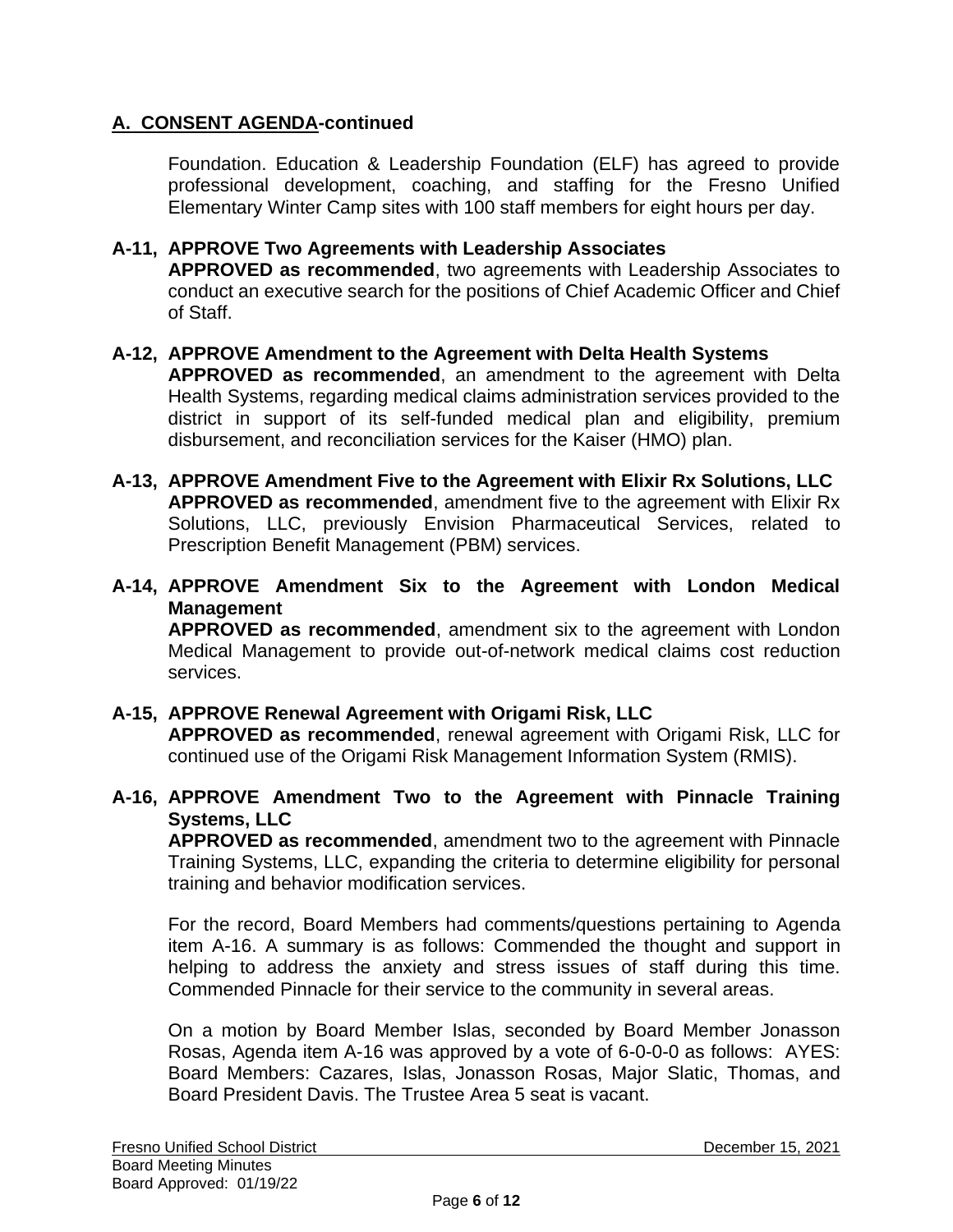- **A-17, APPROVE Amendment to the Five-Year Agreement for the Department of General Services/Office of Administrative Hearings to Continue Services**, **APPROVED as recommended**, an amendment to the agreement with the Department of General Services / Office of Administrative Hearings.
- **A-18, APPROVE Independent Contractor Service Agreement for HeliosEd and Approve Retiree Contract Agreement with Benedict J. Atitya to Provide Extra Support to the Human Resources Department**

**APPROVED as recommended**, an agreement with HeliosEd and a retiree contract for Benedict J. Atitya.

## **A-19, APPROVE Educator Effectiveness Block Grant Plan**

**APPROVED as recommended**, a plan for Fresno Unified to provide professional learning for teachers, administrators, paraprofessionals, and classified staff that will promote educator equity, quality, and effectiveness.

**A-20, RATIFY Amendment to the Agreement with Forensic Analytical Consulting Services**

**APPROVED as recommended**, an amendment to the agreement with Forensic Analytical Consulting Services for environmental health consulting and support services related to COVID-19.

## **UNSCHEDULED ORAL COMMUNICATIONS**

For the record, the Board received eight requests to address the Board during Unscheduled Oral Communications. The individual's name along with a summary of topics are listed as follows:

- 1. Brooke Lindsey: Pre-K enrollment.
- 2. Keri Oceguera: Classified office manager workload.
- 3. Erin Schuurman: Vaccinations.
- 4. Alicia Crispiu: Concerns regarding lunch time at Jackson Elementary, students eating outside. Requested heaters be provided.
- 5. Maria Lardon: Concerns regarding lunch time at Jackson Elementary, students eating outside. Requested heaters be provided and help with special education students.
- 6. Rosario Garcia: Classified office manager workload.
- 7. Susan Halvorsen: Classified office manager workload.
- 8. Andrew Fabela: Staff safety.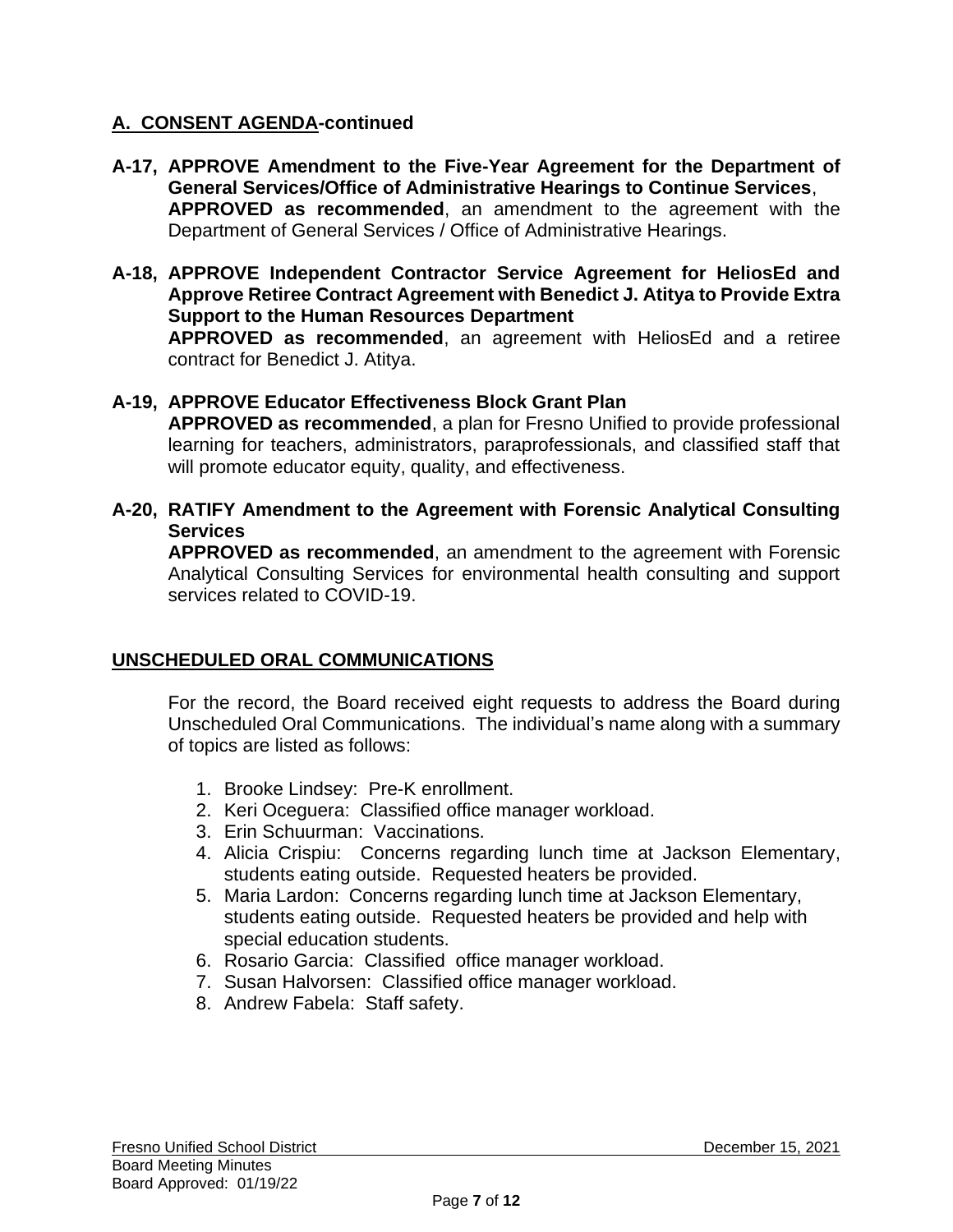## **B. CONFERENCE/DISCUSSION AGENDA**

#### **B-21, PRESENT and DISCUSS Plans for Engagement Related to the Local Control and Accountability Plan**

For the record, Board Members had comments/questions pertaining to Agenda item B-21. A summary is as follows: Commended the work being completed. Requested clarity as to public concerns regarding the public's input is gathered but not readily seen as being utilized. Suggested some type of cross walk between input gathered and input used to be created for analysis purposes; this would be useful to show the district values the public's time and feedback. Requested to have the raw data presented, to show what was stated and how it is driving district investments. Addressed concerns of virtual platforms. Requested staff to continue to expand ways to improve communication with non-English speaking families. Requested clarity as to the change from the use of the word, stakeholders.

#### **OPPORTUNITY for Public Comment on Agenda Item B-21**

For the record, the Board received two requests to address the Board on Agenda Item B-21. The individual's name along with a summary of topic is listed as follows:

- 1. Carmen Zamora: Expressed concern regarding lack of information on the LCAP flyer.
- 2. Lorena Moreno: Expressed concern regarding platforms used for LCAP meetings.

For the record, Board Members continued with comments/questions pertaining to Agenda Item B-21. A summary is as follows; Requested clarity as to if meetings for the Spanish speaking community will be offered online only; requested staff to work on a way to capture as much feedback from the Spanish speaking community as possible. Requested clarity as to the additional concentration funds for staffing at schools and if there is a plan, recommendation, or limitation for funding. Requested clarity as to if a hybrid option could be created for those with a language barrier. Requested clarity as to if Thought Exchange has the option of voice to text. Requested clarity as to opportunities for student involvement which would allow students to see their contribution in action. Thanked staff for their work. Requested clarity as to Fresno High not being listed as a workshop site. Executive Officer Tammy Townsend was available to provide clarity.

#### **B-22, DISCUSS and APPROVE Appointment of Board Member Voting Representative and Alternate Voting Representative to the Fresno County Committee on School District Organization Elections**

For the record, Board Clerk Thomas nominated Board Member Jonasson Rosas as the Board Member Voting Representative to the Fresno County Committee on School District Organization Elections. Board Member Jonasson Rosas accepted the nomination.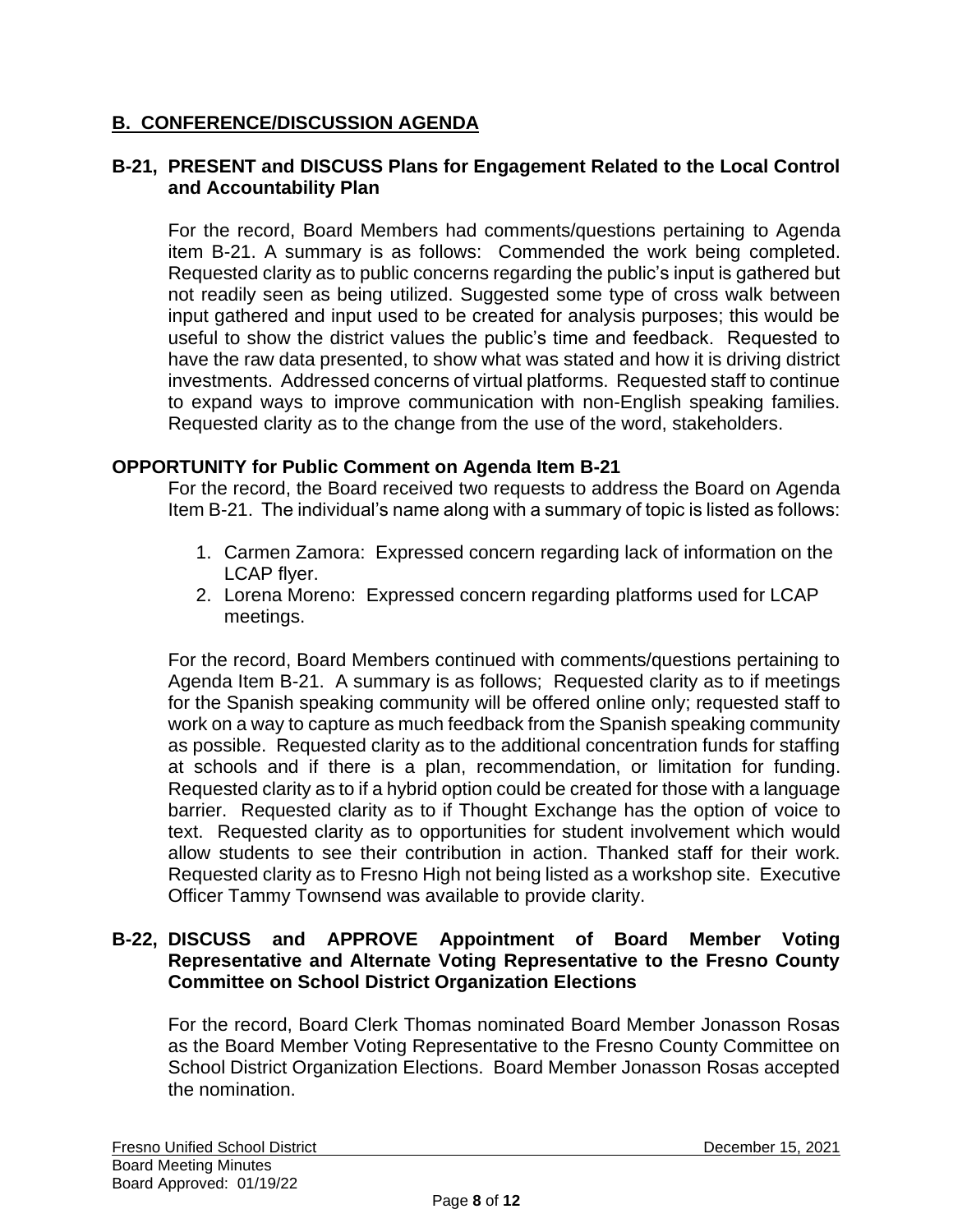## **B. CONFERENCE/DISCUSSION AGENDA - continued**

On a motion by Board Clerk Thomas, seconded by Board Member Cazares, Board Member Jonasson Rosas' nomination was approved as the Board Member Voting Representative to the Fresno County Committee on School District Organization Elections by a vote of 6-0-0-0 as follows: AYES: Board Members: Cazares, Islas, Jonasson Rosas, Major Slatic, Thomas, and Board President Davis. The Trustee Area 5 seat is vacant.

For the record, Board Clerk Thomas nominated Board President Davis as the Alternate Voting Representative to the Fresno County Committee on School District Organization Elections. Board President Davis declined the nomination.

For the record, Board President Davis nominated Board Member Cazares as the Alternate Voting Representative to the Fresno County Committee on School District Organization Elections. Board Member Cazares accepted the nomination.

On a motion by Board President Davis, seconded by Board Member Islas, Board Member Cazares' nomination was approved as the Alternate Voting Representative to the Fresno County Committee on School District Organization Elections by a vote of 6-0-0-0 as follows: AYES: Board Members: Cazares, Islas, Jonasson Rosas, Major Slatic, Thomas, and Board President Davis. The Trustee Area 5 seat is vacant.

## **B-23, DISCUSS and APPROVE Nominations to California School Boards Association's Delegate Assembly**

For the record, Board President Davis nominated Board Clerk Thomas as a representative of Fresno Unified School District to the California School Boards Association's Delegate Assembly. Board Clerk Thomas accepted the nomination.

On a motion by Board President Davis, seconded by Board Member Jonasson Rosas, Board Clerk Thomas' nomination was approved as a representative of Fresno Unified School District to the California School Boards Association's Delegate Assembly by a vote of 6-0-0-0 as follows: AYES: Board Members: Cazares, Islas, Jonasson Rosas, Major Slatic, Thomas, and Board President Davis. The Trustee Area 5 seat is vacant.

# **C. RECEIVE INFORMATION & REPORTS**

## **C-24, RECEIVE Proposed Revisions for Board Policies**

# **C-25, RECEIVE the 2022 List of Board Member Committees and Organizations**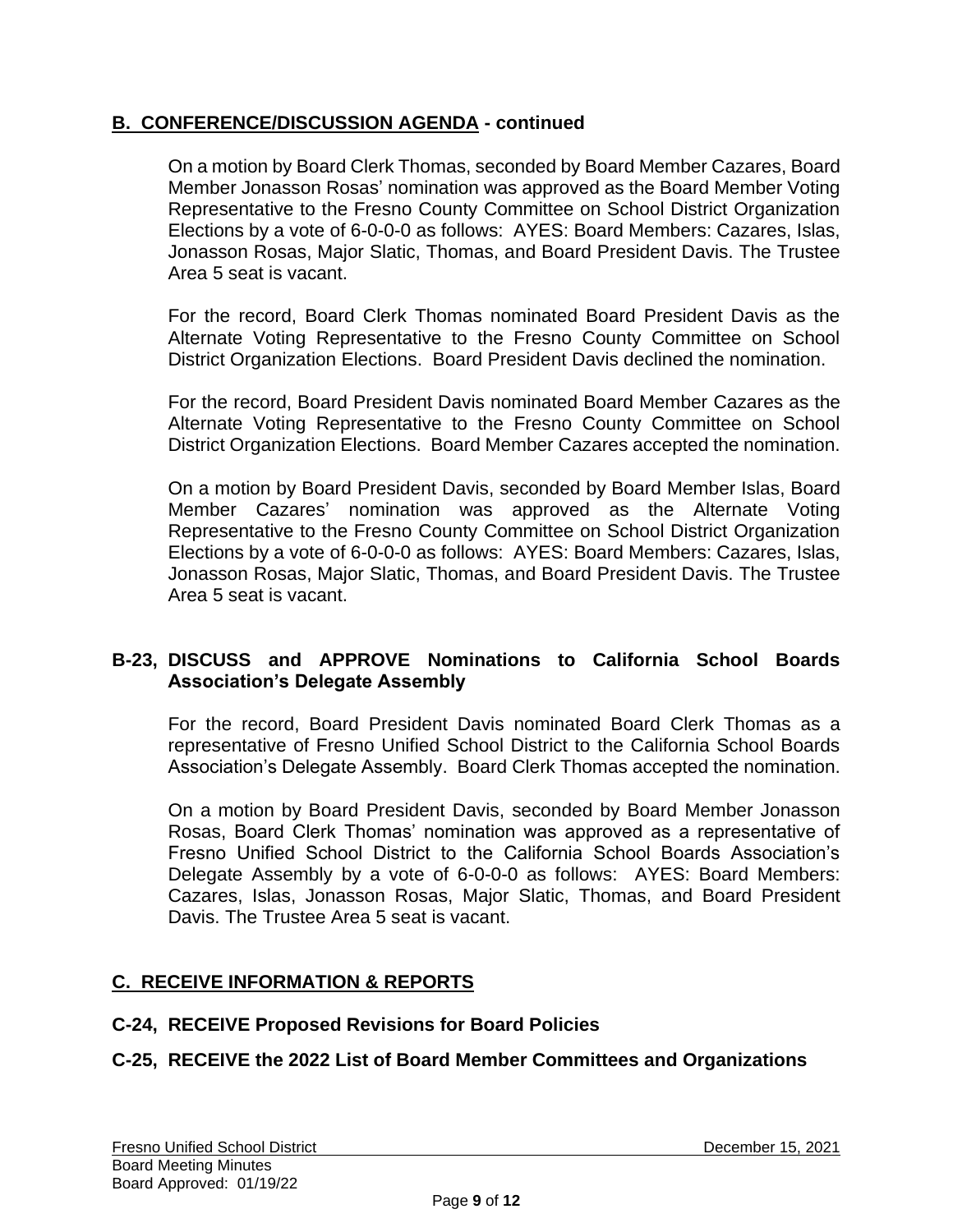#### **BOARD/SUPERINTENDENT COMMUNICATION**

**Member Major Slatic:** Referenced a previous request pertaining to how many math or science classes have had a teacher in the classroom without the proper credential. Requested to have information included in a board communication as to why the district can't supersede the substitute teacher pay schedule to ensure the district can get what the market will provide.

**Member Cazares**: Commented on feedback pertaining to issues at Jackson Elementary and lack of access to the cafeteria during extreme weather; asked staff to look in to providing students with alternate locations to eat. Requested staff to ensure adequate communicate with office managers, show they are appreciated as staff members.

**Member Jonasson Rosas:** Requested follow up regarding what changes will be made for cafeteria issue at Jackson and requested staff to be sure parents are made aware and understand. Requested staff, while completing budget preparation, to look for ways to help with office manager workload; suggested to include them in the discussion. Requested to be provided the criteria used in the decision to move the preschool enrollment work to elementary office managers.

**Member Islas**: Commended work in the McLane region; Scandinavian Middle School held an hour of code; Turner Elementary School offered vaccines to elementary school children. Shared reminder pertaining to winter camps over the break. Extended condolences to Superintendent Nelson and his family. Wished everyone a happy healthy holiday.

**Board Clerk Thomas**: Supported offering more funding for math and science substitute teachers. Expressed concern for office managers and their workload expressed hope the district can help. Thanked staff for reviewing the play and for trying to address the concerns she shared with staff about the play. Commented if it can't be said it is good for kids it shouldn't be done; commented there are times when a pause is needed. Wished everyone a wonderful, blessed, and safe holiday.

**Board President Davis:** Wished everyone a Happy Hmong New Year. Expressed condolences to Superintendent Dr. Nelson and his family.

## **ORGANIZATION of the Board of Education**

For the record, Chief of Staff Chavez opened the Organizational portion of the meeting pursuant to Education Code, Section 35413.

For the record, Board Member Islas had a question pertaining to C-25. Chief of Staff Chavez was available to provide clarity.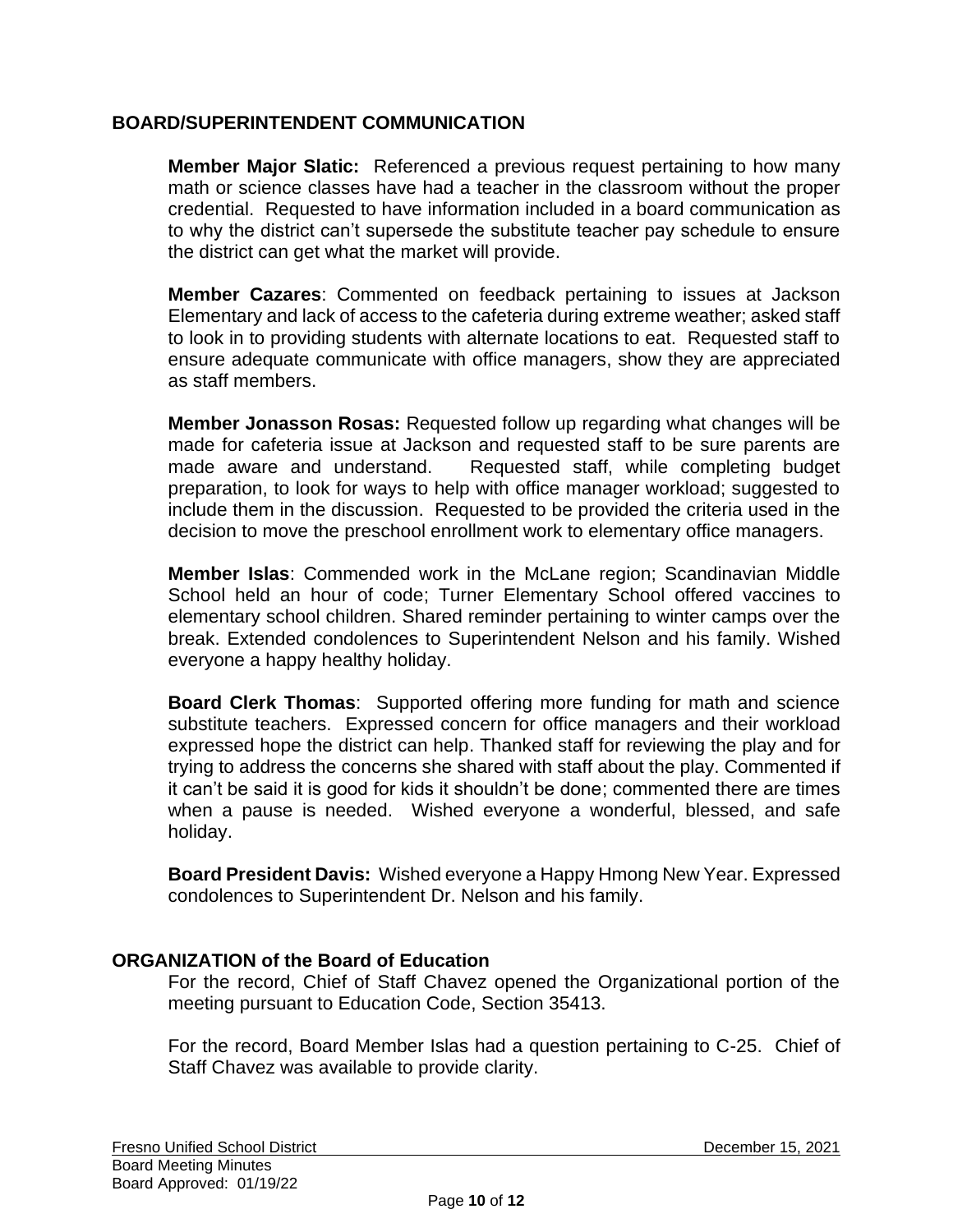#### **ORGANIZATION of the Board of Education - continued**

For the record, Chief of Staff Chavez continued and opened the floor for nominations for Board President.

For the record, Board Member Major Slatic motioned to postpone the vote for Board President and Board Clerk until after the April 12, 2022 Special Election to fill the vacant Trustee Area 5 seat.

For the record, Board Member Cazares requested clarity as to when the elected board member for trustee area 5 will be seated. Chief of Staff Chavez was available to provide clarity.

For the record, Board Clerk Thomas seconded the motion by Member Major Slatic to postpone the vote for Board President and Board Clerk until after the April 12, 2022 Special Election to fill the vacant Trustee Area 5 seat.

Board Member Cazares requested clarity as to the call for nominations. Chief of Staff Chavez was available to provide clarity.

Board Member Islas requested clarity as to when elections for board leadership are held if Board Members wait to vote for leadership until Trustee Area 5 seat is filled. Chief of Staff Chavez and Legal Counsel de Goede were available to provide clarity.

On a motion by Board Member Major Slatic, seconded by Board Member Thomas, the vote to postpone the vote for Board President and Board Clerk did not pass by a roll call vote of 3-3-0-0 as follows: AYES: Board Members: Davis, Major Slatic, and Thomas. NOES: Board Members: Cazares, Islas, and Jonasson Rosas. The Trustee Area 5 seat is vacant.

For the record, Chief of Staff Chavez opened the floor for nominations for Board President. Board Clerk Thomas nominated Board Member Jonasson Rosas. No other nominations were received.

On a motion by Board Clerk Thomas, seconded by Board President Davis, the call for nominations for Board President was closed by a vote of 5-1-0-0 as follows: AYES: Board Members: Cazares, Islas, Jonasson Rosas, Thomas, and Board President Davis. NOES: Board Member Major Slatic. The Trustee Area 5 seat is vacant.

On a motion by Board Clerk Thomas, seconded by Board President Davis, the nomination to elect Board Member Jonasson Rosas as Board President was approved by a vote of 5-1-0-0 as follows: AYES: Board Members: Cazares, Davis, Islas, Jonasson Rosas, and Thomas. NOES: Board Member Major Slatic. The Trustee Area 5 seat is vacant.